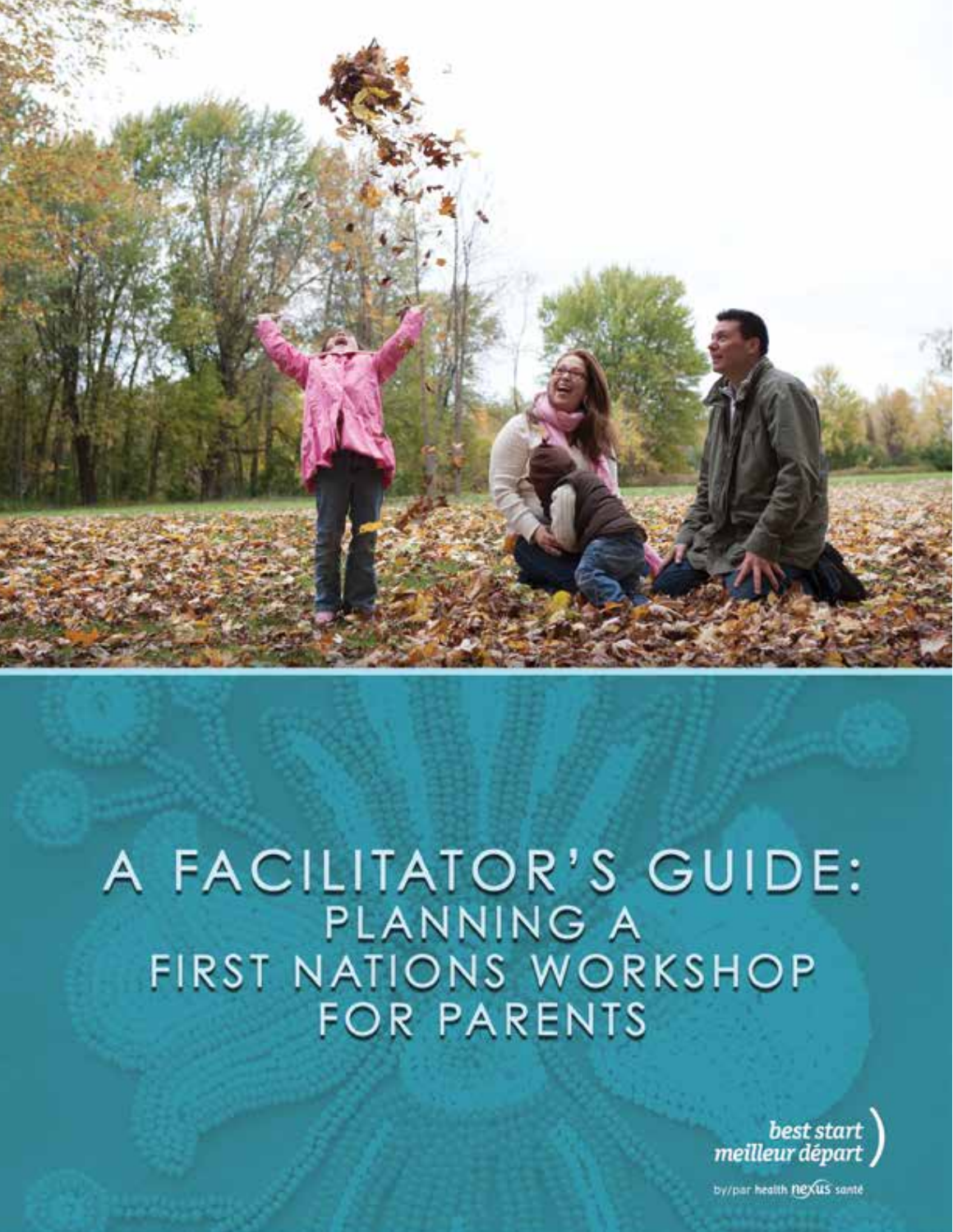## **Acknowledgements**

Best Start would like to acknowledge the advisory group for their guidance in developing this resource. We would also like to acknowledge Dionne Nolan for content that she drafted as well as Jennifer Menominee for bringing this resource together.

#### **Advisory Committee:**

- Candi Edwards Aboriginal Healthy Babies Healthy Children, Sioux Lookout
- Rebecca Doreen Family Programs Manager, Niwasa Head Start, Hamilton
- Cathy Punnett Aboriginal Early Childhood Development Program, Native Child and Family Services of Toronto
- Tricia Atlookan Early Childhood Coordinator, Nishnawbe Aski Nation, Thunder Bay
- Stephanie Sandy Family Services Worker, Social Services, Chippewa's of Rama First **Nation**
- Jenny McGraw Family/Community Support Worker, Manitoulin Island
- Kerry Bebee Aboriginal Midwife (Co-chair of the National Aboriginal Council of Midwives), **Lindsay**
- Karen Lawford Aboriginal Midwife (National Aboriginal Council of Midwives) Lac Seul First Nation
- Serena Essex Aboriginal Family Support Worker, Thunder Bay Indian Friendship Centre

#### **Best Start Lead:** Jennifer Menominee

#### **Use of this Resource**

The Best Start Resource Centre permits others to copy, distribute or reference this work for noncommercial purposes on condition that full credit is given. We would appreciate knowing how this resource has supported, or been integrated into, your work (beststart@healthnexus.ca), because our resources are designed to support local health promotion initiatives.

#### **Citation**

Best Start Resource Centre. (2015). A Facilitator's Guide: Planning a First Nations Workshop for Parents. Toronto, Ontario, Canada.

#### **For copyright, reproduction information, questions or comments, contact:**

Best Start Resource Centre Health Nexus 180 Dundas Street West, Suite 301 Toronto, Ontario, M5G 1Z8 1-800-397-9567 beststart@healthnexus.ca

This document has been prepared with funds provided by the Government of Ontario. The information herein reflects the views of the authors and is not officially endorsed by the Government of Ontario. The resources and applications cited throughout this resource are not necessarily endorsed by the Best Start Resource Centre, or the Government of Ontario.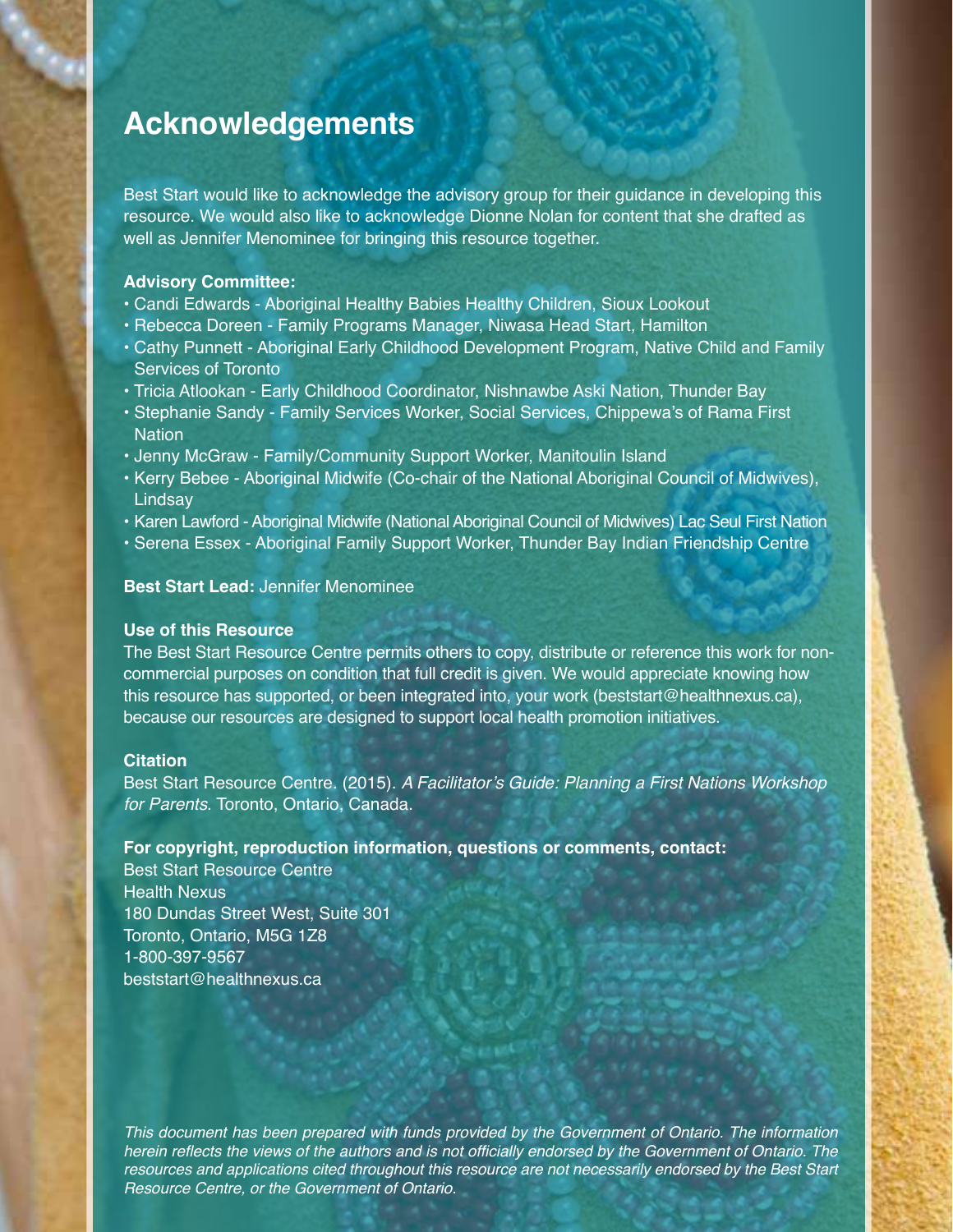# Table of Contents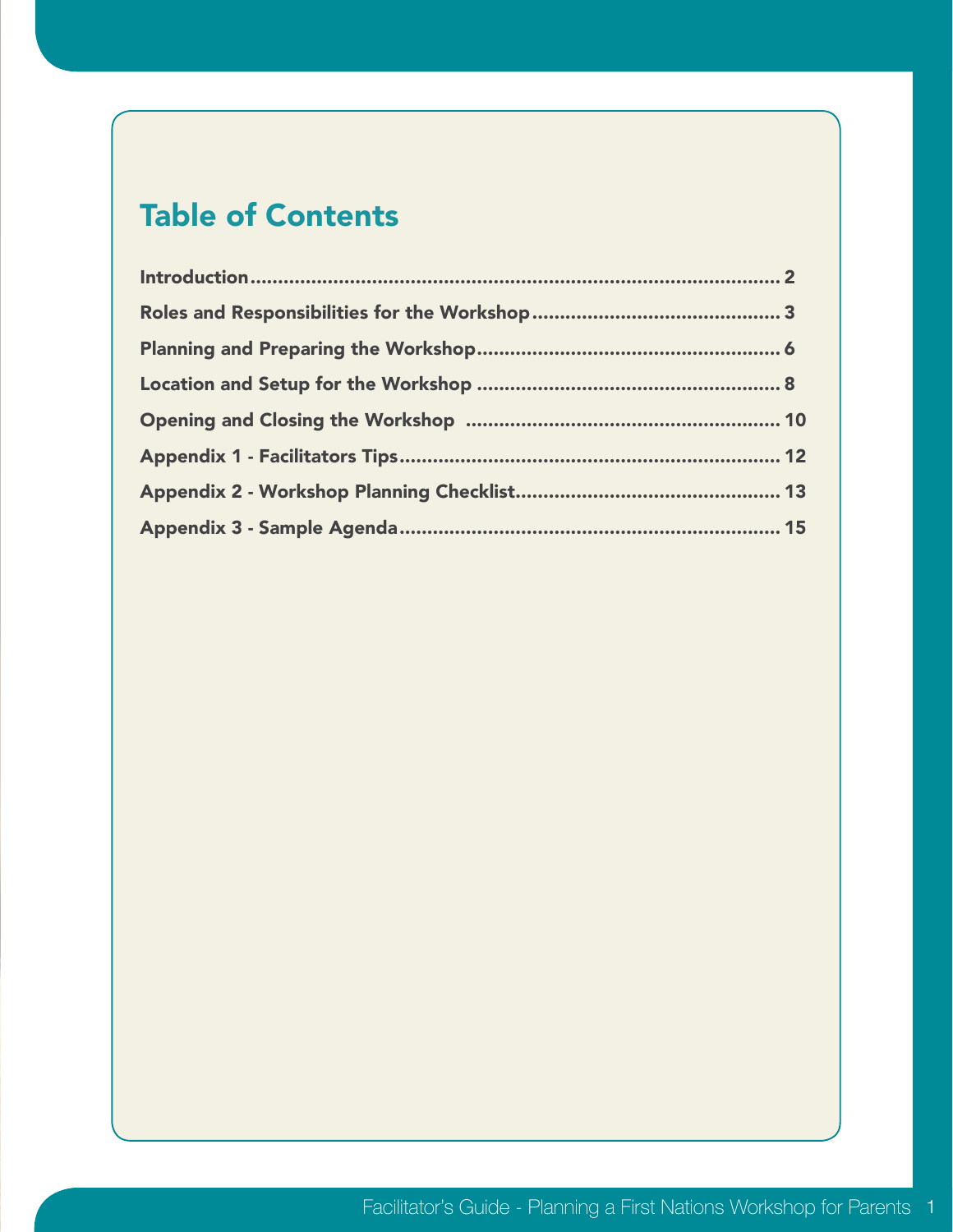

# Introduction

#### Hello, Aanii, She:kon, Boozhoo, Kwey Kwey, Tansi and Greetings

This facilitator guide is meant to assist facilitators in planning and presenting a First Nations workshop for parents and caregivers of young children. This facilitator guide is divided into several sections that take you through the planning stages up to the day of the workshop. There are culturally specific customs and protocols that can assist in developing your workshop such as approaching Elders. You can use this resource as a guide to planning your workshop or you can use it to find answers to your own specific questions.

Please also see www.beststart.org for guides to providing parent workshops on specific topics.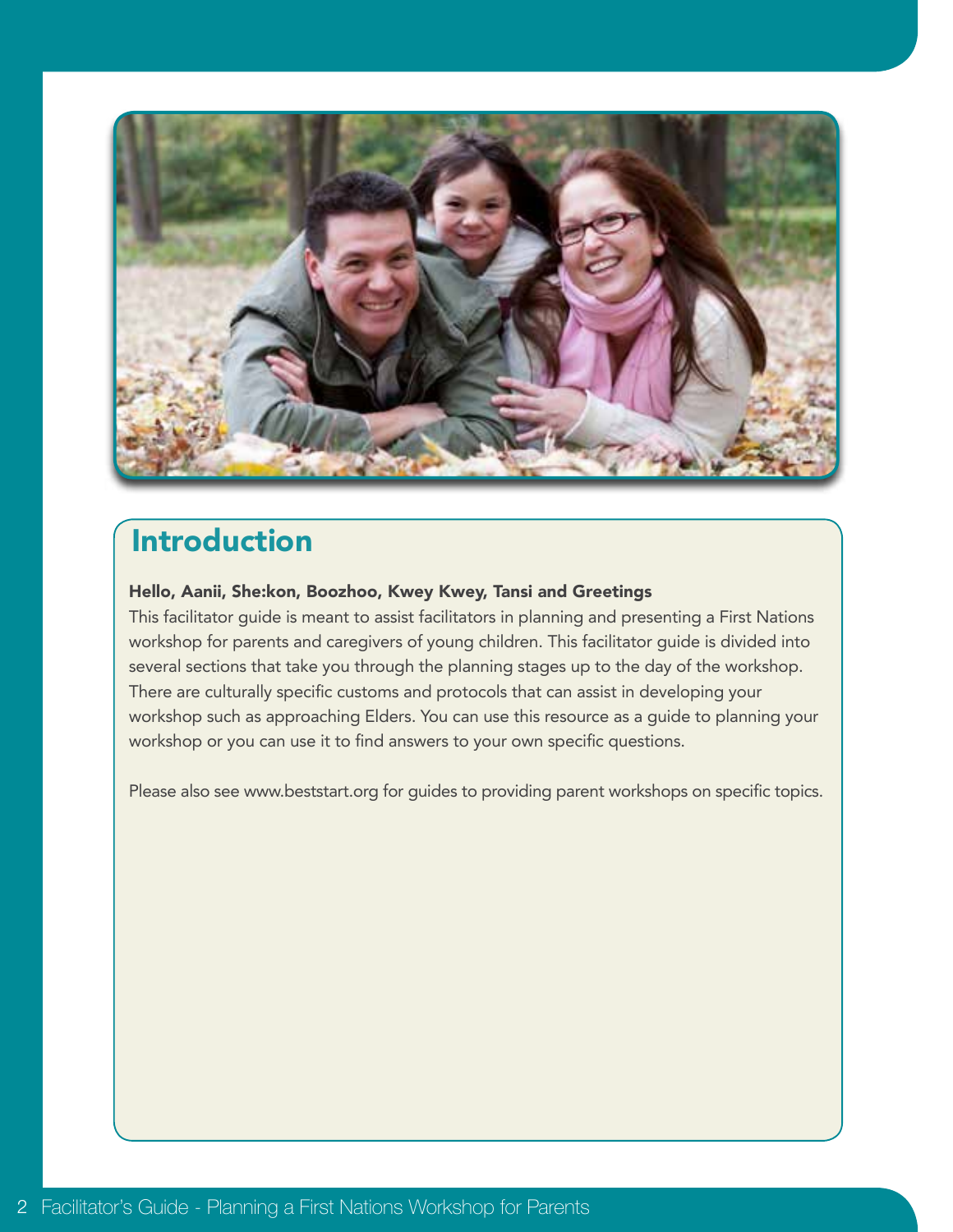

## Roles and Responsibilities for the Workshop

#### The Role of the Facilitator

A workshop facilitator does not necessarily have to be an expert on a specific subject, but needs to be able to deliver the relevant information to others in a clear and direct manner. The job of a facilitator is also to bring out the contributions and understanding of participants through delivery and workshop activities. These activities can include group discussion, group or individual activities, personal journaling, reflection and so on. The end goal is for workshop participants to come away with enhanced knowledge or skills that will be used in their daily work or personal life.

The workshop facilitator helps everyone to have a chance to speak, to be heard, and to be treated equally. Encourage different opinions and perspectives through discussion. Watch for opportunities to politely limit participants who over-participate and for opportunities to bring in those who tend to be more reserved.

When facilitating a First Nation workshop for parents and caregivers, keep in mind that participants may become overwhelmed or triggered by certain topics such as historical trauma, personal experiences etc. If you think a topic might trigger some participants, be sure to let the participants know at the beginning of the workshop. Let them know that if they need assistance, you have staff or an Elder there for support.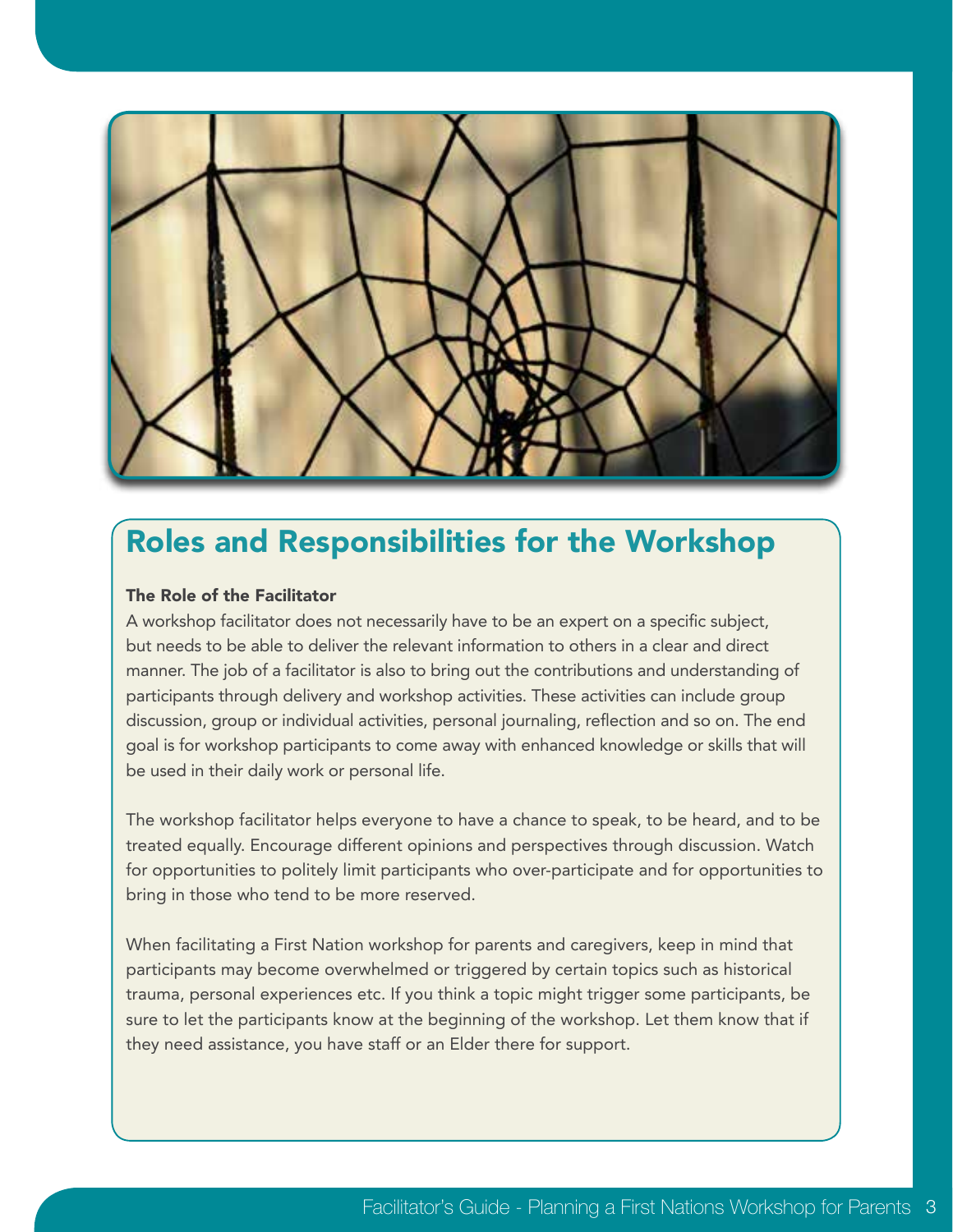#### The Role of the Caretaker – Elder

When hosting a workshop it is worthwhile to invite an Elder, to provide opening and closing ceremonies, and also to provide knowledge and support throughout the session. The Elder may also provide oneon-one comfort to participants who may need it. The Elder is also available to participants who may need a little extra support, which may include smudging or going to a quiet place to sit and talk.

While the content and design of many First Nation workshops are culturally specific and strengths based, it is best to have



someone working with you who can fulfill the role of caretaker. If an Elder is not available, you could invite another staff member to act as the caretaker. The caretaker can watch for participants who may become emotional. The caretaker has the ability to leave to check up on someone without suspending the workshop. This person also has the ability to provide support throughout the day including breaks and lunch.

When looking for an Elder for your workshop, it's always good idea to ask co-workers if they can recommend an Elder they have worked with in the past. Ask about their experience with that particular Elder and what they most liked about them. Some organizations keep a list of Elders that they work with on an ongoing basis. Elders are not necessarily seniors. Some are younger individuals who have been recognised by their community as a spiritual person who has earned the respect of being called an Elder.

When you are contacting an Elder, if possible, make a point of visiting them or meeting with them so you can speak to them directly. If this is not possible, phoning the Elder is welcomed too. When you are talking to an Elder be clear and direct when addressing them. Give them information about your workshop including the purpose, the type and number of participants, the date and time of the workshop, and their role as caretaker.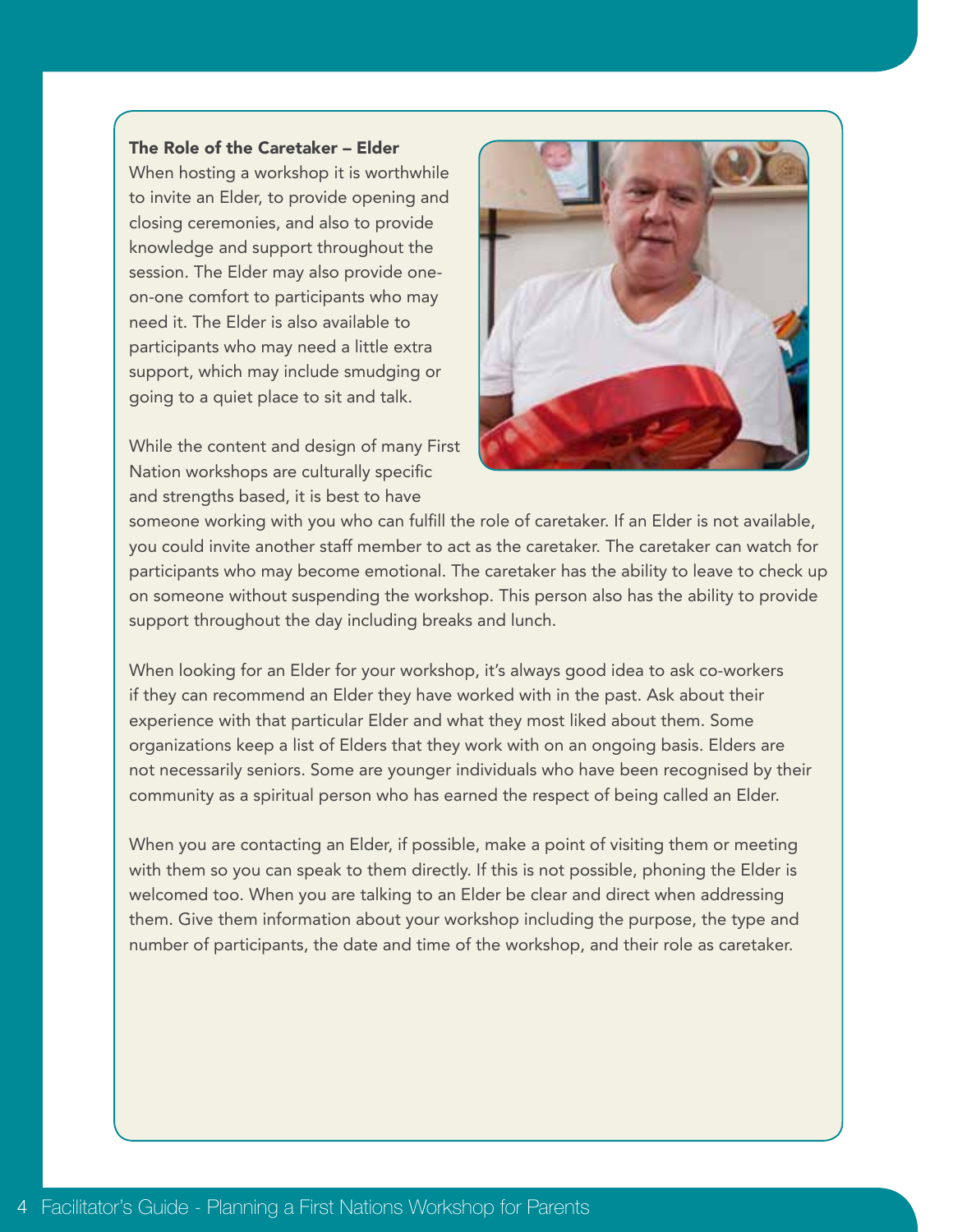Ensure you are using the cultural protocols that might be specific to that region or First Nations group when approaching an Elder. Many Elders have helpers who can assist in conveying such protocols. Ask if there are certain ways or customs for addressing a certain Elder if you are unsure.

If you are visiting an Elder in person it is customary not to have consumed alcohol up to 4 days prior to the visit. Women should also schedule their visits when they are not on their moontime. It is customary to give tobacco as an offering when approaching



an Elder. The tobacco offering can be given in the form of a cigarette, pack of cigarettes, loose tobacco pack, or a tobacco tie. It is also appropriate to ask the Elder what form of tobacco she/he would like to receive.

It is customary to provide some form of honorarium to an Elder. This is most often done with the giving of tobacco (a pinch in a simple cotton tie). It can also include a special gift or a monetary sum. If you are providing an Elder with a monetary honorarium it should be enough to cover transportation costs plus extra to thank them for sharing their knowledge and time. You can ask co-workers about the appropriate Elder honorarium for your workshop.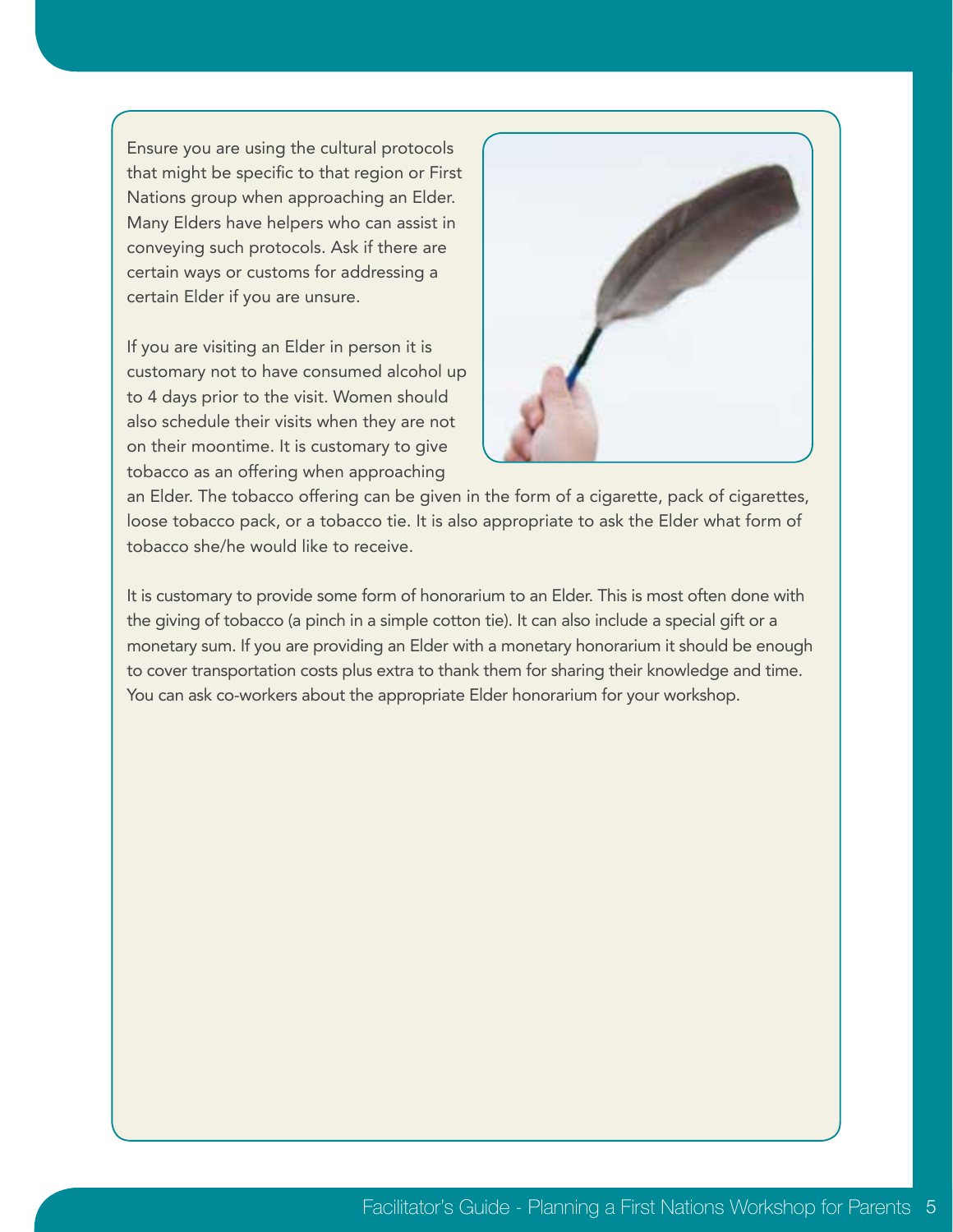

## Planning and Preparing the Workshop

#### Cycles of Learning

The purpose of a workshop is to empower participants with knowledge, skills, attitudes and values that will help them make positive changes to their ways of seeing, thinking, and doing. During the workshop we are also acknowledging that participants are all teachers and learners and that we all have a responsibility for our own personal learning journeys. The workshop process is meant to encourage equal participation among all who are present and to acknowledge that learning is an ongoing process that is cyclical in nature, involving your whole being, including physical, mental, emotional, and spiritual aspects.

First Nation's use various types of teachings, for example the use of circles or wheels to show where information fits with First Nation cultural values and beliefs. Elders say that learning is a life long journey. The success of the learner is dependent on their own willingness to listen, to trust, to engage, and to be open to new ideas and beliefs. Facilitators can help to set the stage for listening, trusting, engaging and openness to new ideas and beliefs.

Adults have many different ways of learning and taking in new information. When you are designing your workshop try to make sure it is engaging and interactive for participants. This could mean using various formats when transmitting information such as videos, role plays and discussions. Adults also have different levels of understanding, so use terms and explanations that can be understood by the group.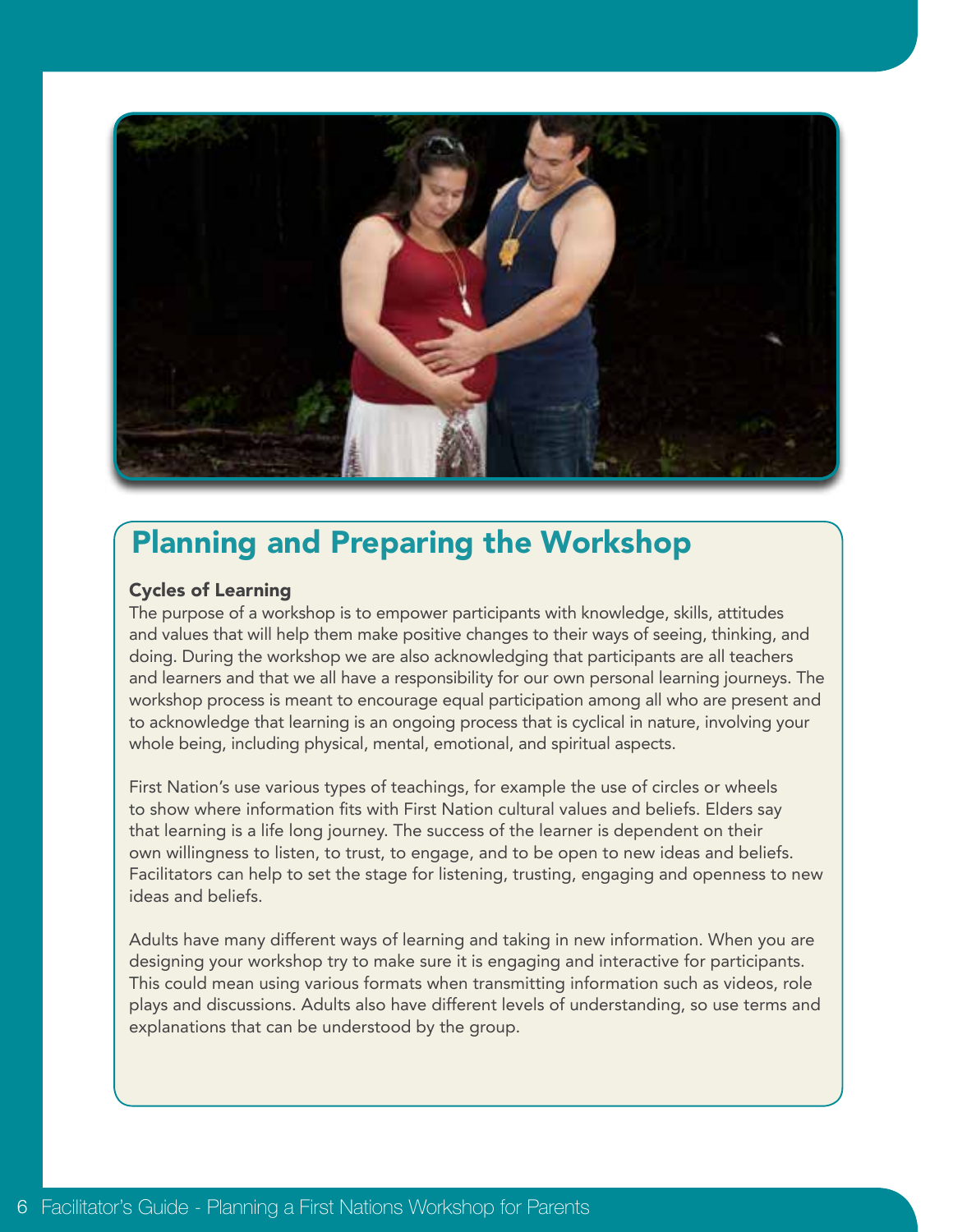#### Planning your Workshop

When you are in the initial stages of developing a workshop, it's always useful to identify your needs and priorities. You can start by asking some simple questions such as:

- What is the topic of my workshop?
- Who is the audience?

• What do I want the participants to get out of this workshop?

#### Making an Agenda

A sample agenda is included in Appendix



3. When you are planning the agenda, build in time for opening, icebreakers, sharing content in interactive and interesting ways, and for closing. Make sure to include breaks. Think about the time you need to cover the content well and about the available time. Sometimes you and/or your participants have limited time and you may want to spread the content over a few shorter sessions.

#### Setting a Date and Time

Choose a date that allows sufficient time to plan and promote your workshop. Confirm that the time of day is suited to your participants. Ensure there are no other community events or ceremonies at the same time as your workshop.

#### Promoting your Workshop

Workshops can be done in small or larger groups, depending on time and needs. In some communities it can be a challenge to bring larger groups of people together to participate in group activities.

Be sure to allow for enough time to promote your workshop so that you get enough participants. There are a variety of ways you can promote your workshop including posters, mail, person to person, newspapers, radio, social media, etc.

It is often helpful to offer incentives, and to list these incentives on the promotional materials when advertising your workshop. Incentives can include things like food vouchers, draws, gift cards, etc. Think about how you can address barriers participants may face in attending the workshop such as transportation, child care, etc. It can also be helpful to include information in the promotional materials about any meals or snacks that will be provided as part of the workshop. When registering participants, be sure to ask about any allergies, food requirements, or accessibility requirements.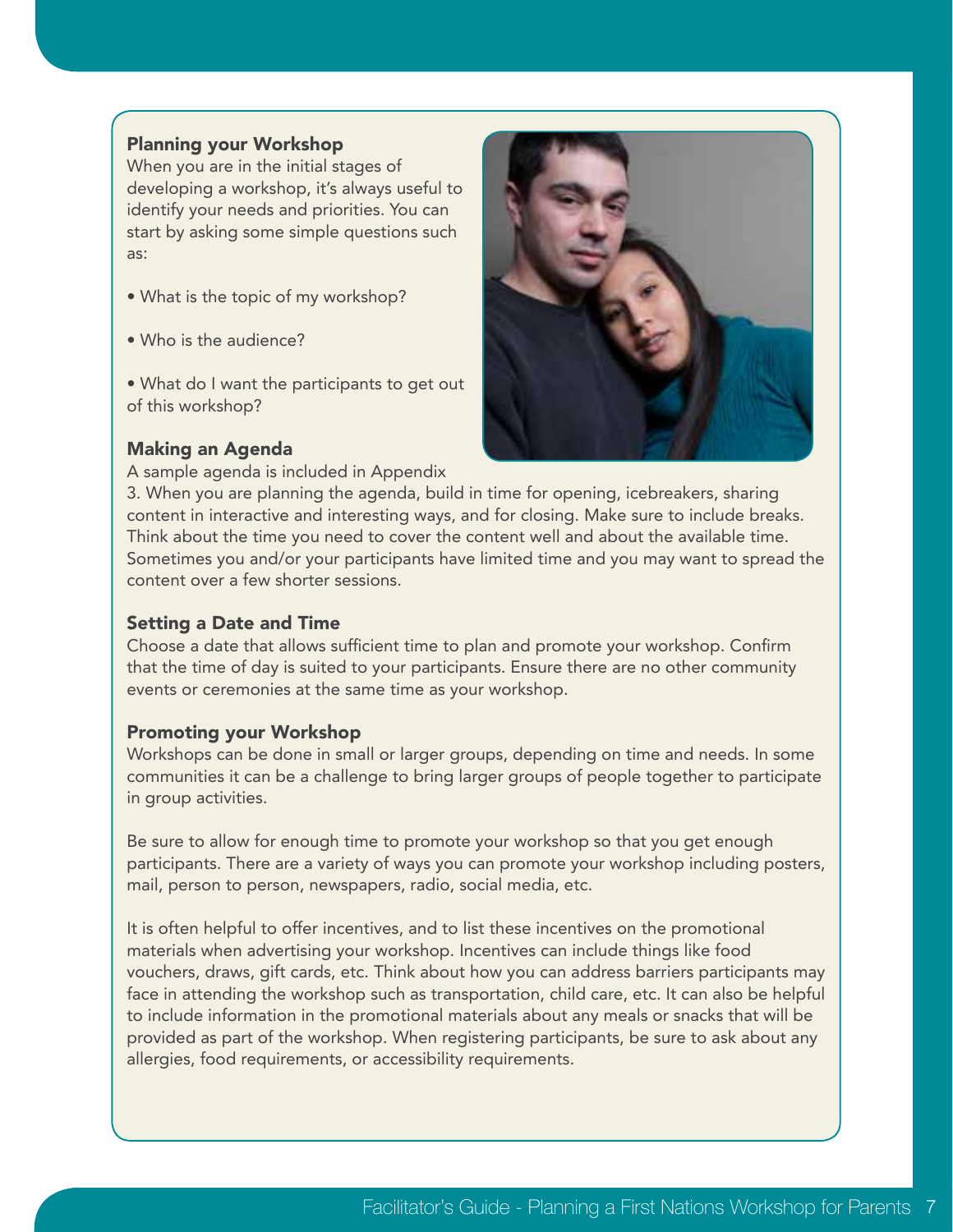

## Location and Setup for the Workshop

#### Workshop Environment

Be mindful that the physical environment plays an important role in a successful workshop. Participants need to be comfortable and feel safe. Try limiting outside distractions while being aware of room temperature, lighting, air quality, layout, etc., when planning and facilitating a workshop.

#### Room Set Up

If you have the option, arrange tables or chairs in semi-circle or "U" shape, or use a round table. This format will allow participants to see the facilitator, Elder, and all the other participants in the room. The facilitator should be at the open end of the circle with flip charts, etc. If there will be an Elder/Traditional Person, you will need a table for their medicines.

#### Food/Catering

If you are planning a full day workshop it is best to provide food and refreshments for participants during breaks and at meal times. Food is a significant part of First Nations culture during events, meetings and ceremonies. It connects people together through the sharing of a meal. Food, especially traditional First Nations foods, can also be very healing.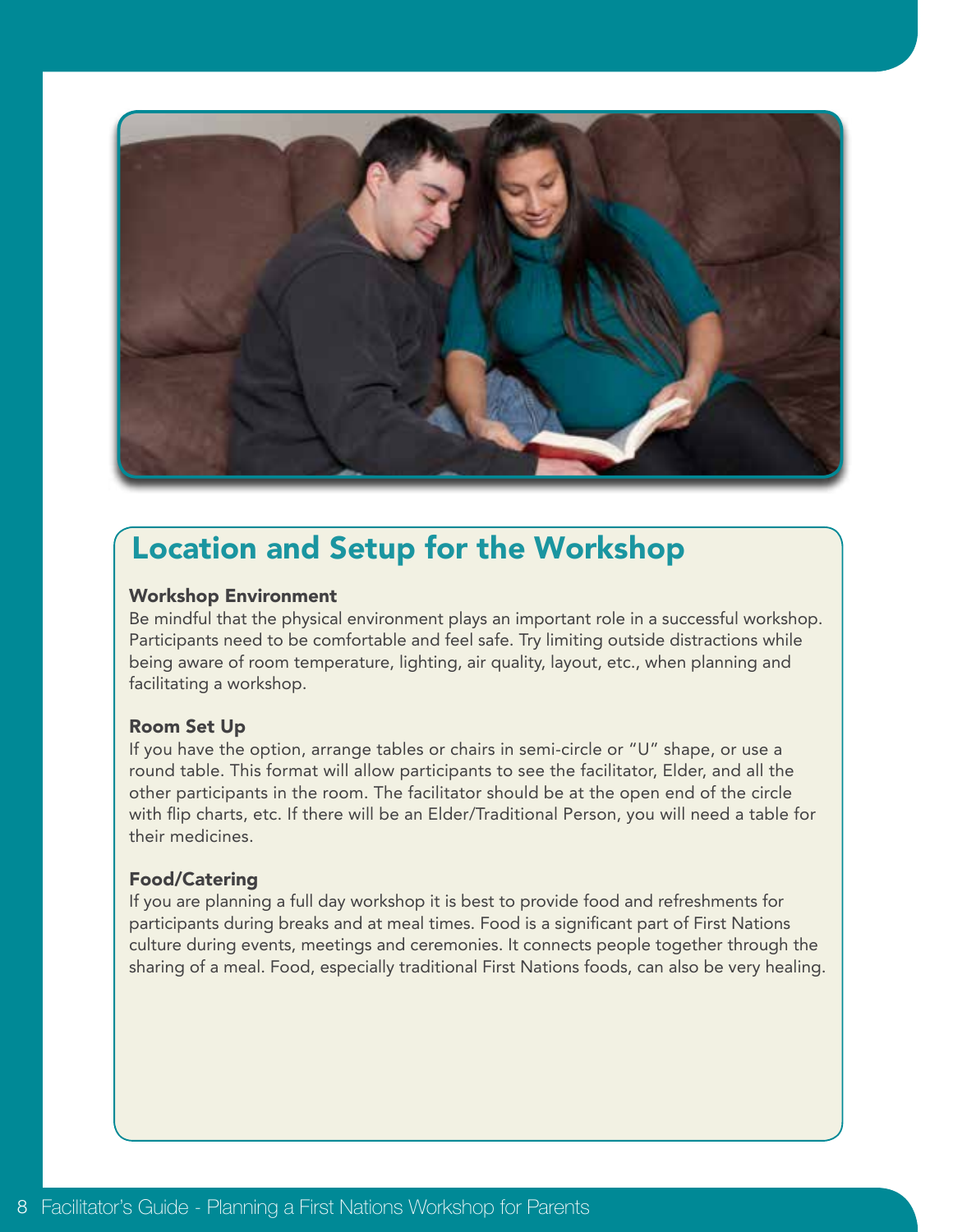#### The Four Sacred Medicines

Ask about culturally appropriate opening and closing activities in your area. Find out if smudging is a culturally appropriate opening/ closing for parents in your workshop. Also be aware of smudging protocols for the people in your area such as women who are pregnant or on their moon time.

Ensure that you have permission from the building staff to light your medicines for smudging. If you are not permitted to light your smudge inside, there are other options. You can smudge in a garden outside, or use a dry form.



First Nations people like the Anishnawbe use four sacred medicines. Sacred medicines such as cedar, sage, sweet grass or tobacco are burned in an abalone shell or a small pan.

- *Sweetgrass* is used for ritual cleansing.
- *Tobacco* absorbs prayers and carries them to the spirit world. It is used to thank the Creator for his gifts or to make a request.
- *Cedar* is used for purification and for positive energy, feelings, emotions, and balance.
- *Sage* is a woman's medicine, conferring strength, wisdom, and clarity. It also drives away negative energies.

Smudging is a way for us to cleanse our body and minds while bringing about focus. It is customary when entering into any ceremony or circle, to enter with a good heart and good mind. It is a way of ensuring that we are all together with the same intentions.

To smudge, certain plant medicines (sage is most commonly used for such workshops) are either lit or are passed around (dry form). If lit, the smoke is fanned with a feather and the participant uses the smoke as though he or she were washing with water—passing it over various areas of the body. If dry, a sage leaf (or tobacco) is taken from a basket with the left hand (closest to the heart). The plant is held during the opening prayer then either crushed and passed over one's body or is saved for a later time when the individual can light the medicine.

Some people are sensitive to smoke so be prepared to provide access to medicines in alternative ways. Be aware of allergies and sensitivities when using Traditional Medicines. Sage can be rubbed on the skin. Water is life-giving medicine. A good belly-laugh is healing too!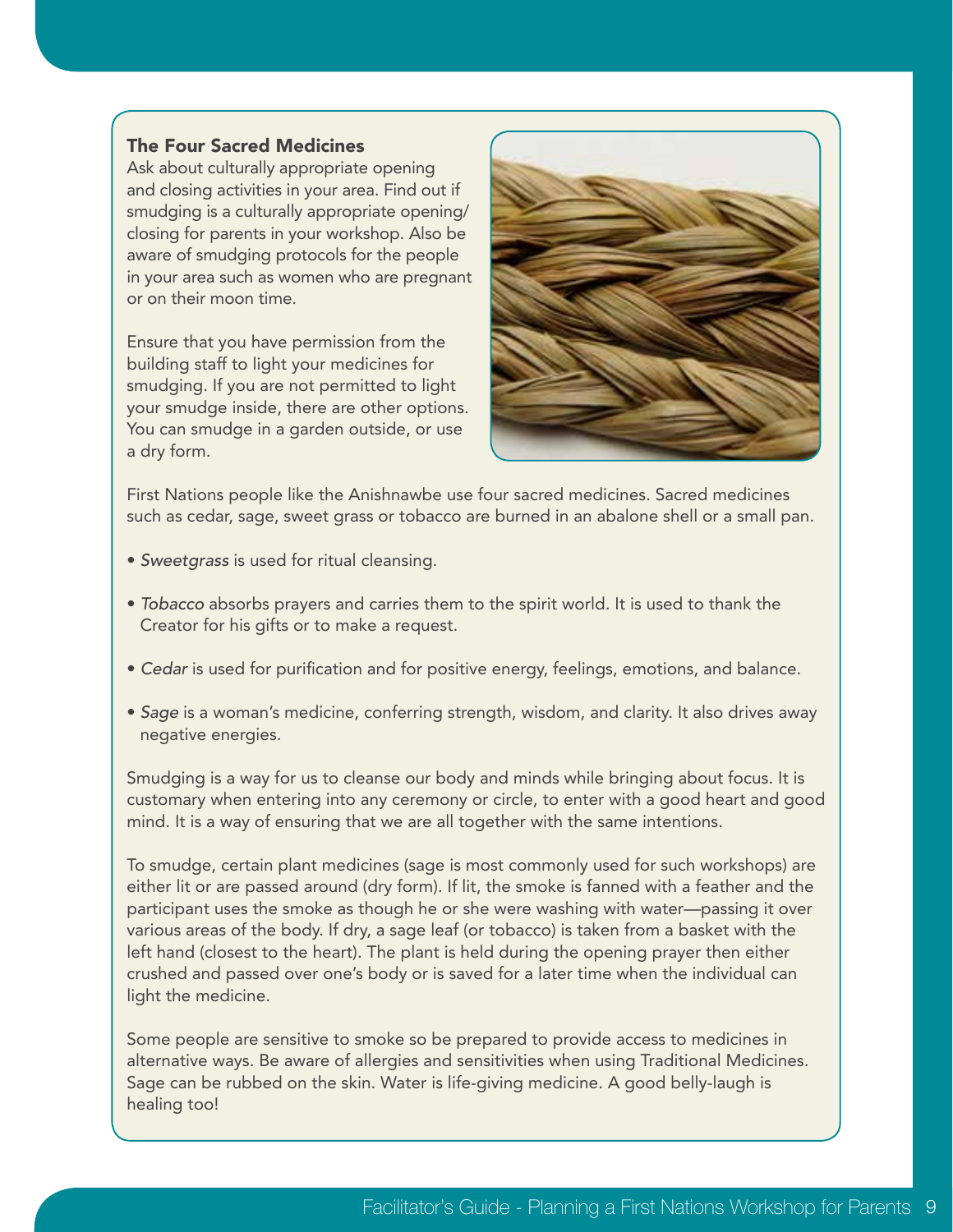

## Opening and Closing the Workshop

#### **Openings**

All openings generally have similar content. After everyone has had the opportunity to smudge (if appropriate), you can ask your Elder to provide a prayer to open the circle or you can plan a different opening. You can use a song, story, or a poem or create your own opening. After you open the circle it is customary to introduce yourself and then to allow each participant to introduce themselves.

#### Icebreakers

Icebreakers are a way of easing participants into the workshop while promoting team building and shared understanding. Icebreakers can be a good way to start a workshop or to invigorate participants when attention levels are low. If you have a well-designed icebreaker it can motivate participation and allow participants get to know one another better during the session. You can choose an icebreaker that directly relates to your workshop topic or you can create a random set of icebreakers to use if you begin to notice low energy in your participants. There are numerous icebreakers on the Internet. You can also ask co-workers if they have any icebreakers that worked well in their workshops.

#### Key Messages

Key messages are used to share key points with your participants. They are a helpful way to ensure your participants retain the relevant information that you are conveying. You can provide key messages throughout your workshop, you can deliver key messages at the very end or both. They are a good means of packaging and summarizing all the information in a short amount of time. A handout summarizing key messages can be helpful.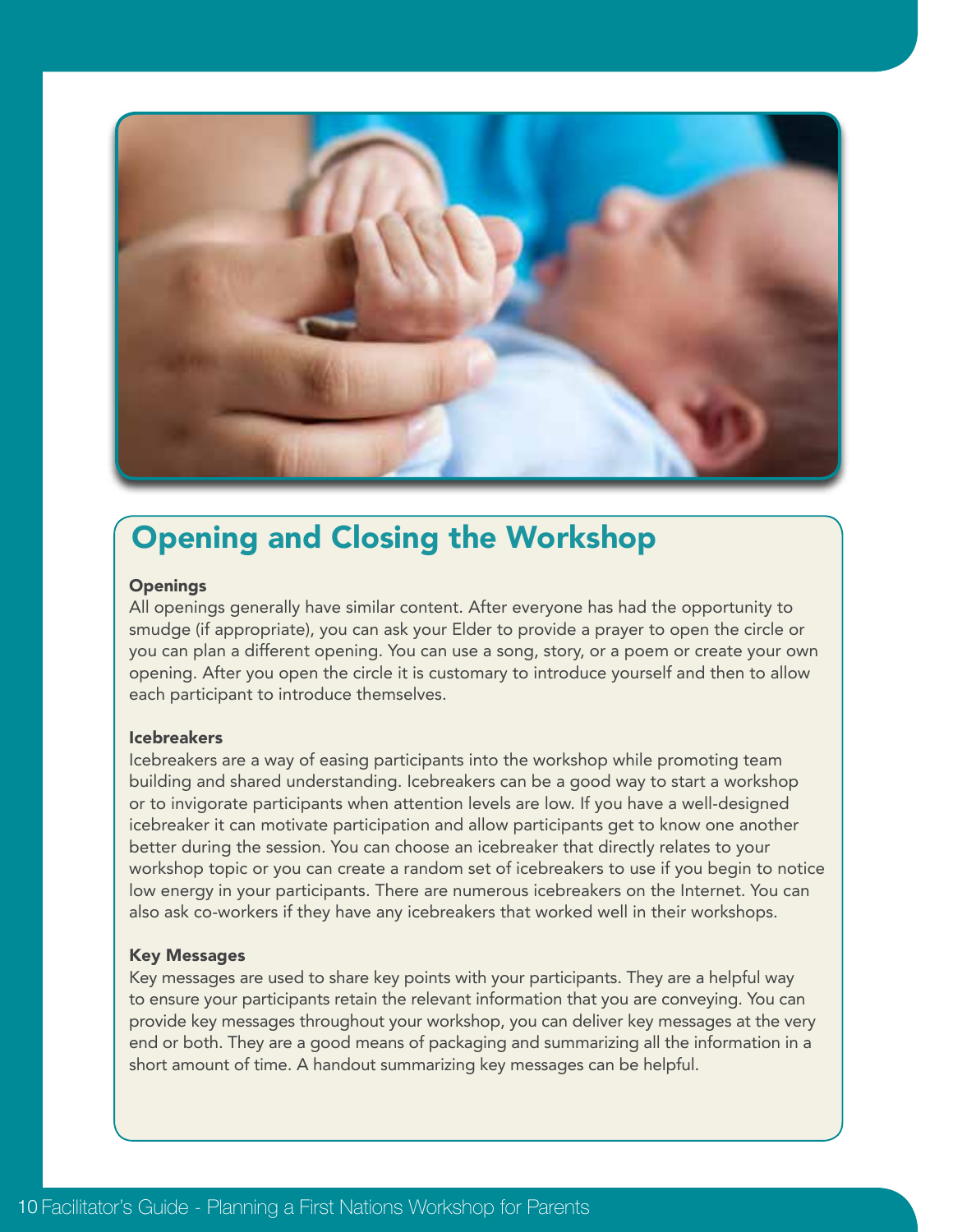#### **Reflections**

Traditionally when a council meeting ended everyone was given a chance to speak of what was learned and discussed. This was a means of ending the meeting in a good way. At the end of a workshop allow for a period of reflection before closing your workshop. This will give participants time to share their thoughts on the material learned. You can give participants a minute or two to reflect or if you are pressed for time ask each participant for one word about the workshop.

#### Closing Prayer

Traditionally when a gathering adjourned a prayer was offered at the end the meeting.



The prayer would give thanks to all Creation and the Ancestors for their guidance, freeing them to leave and rest. Invite the Elder to provide closing remarks and prayer at the end of your workshop to acknowledge the end the workshop and give thanks to the collective work completed by all participants. Thank the Elder once they are finished.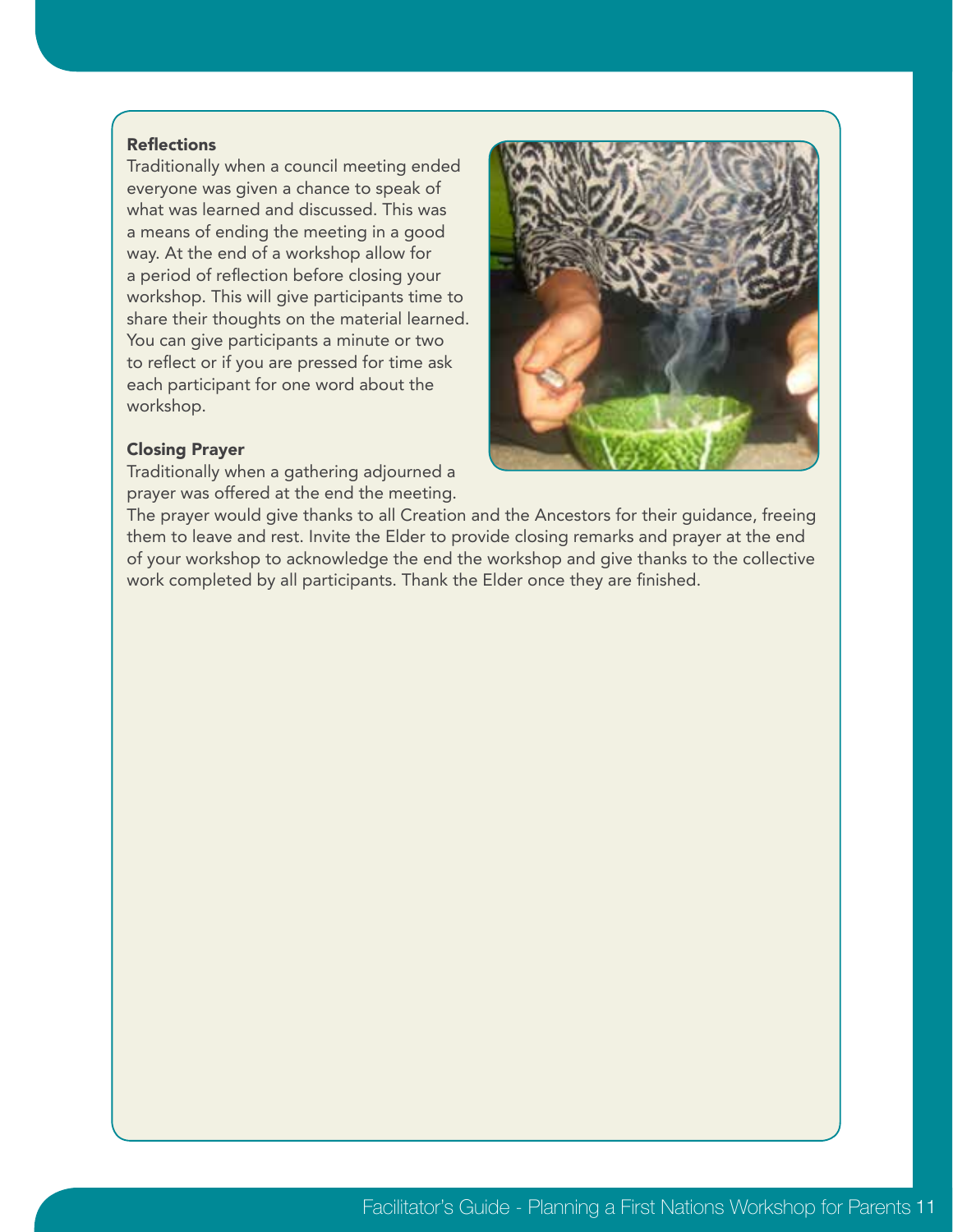# Appendix 1 - Facilitator Tips

- Create and maintain an atmosphere of trust by being sensitive to the feelings of all participants.
- Have a "sense" for timing. Know when to bring a discussion to a close, when to change the topic, when to politely cut off someone who has talked too long, and when to let the discussion become shorter or longer than planned.
- Have the workshop planned but be flexible in response to any situation or the needs of participants.
- Show your sense of humour and share your experiences openly and freely with the group.
- Provide relevant handouts to support the messages of your workshop. Handouts are easy for participants to review later on.
- Use a variety of learning methods such as videos, group activities, discussions, etc.

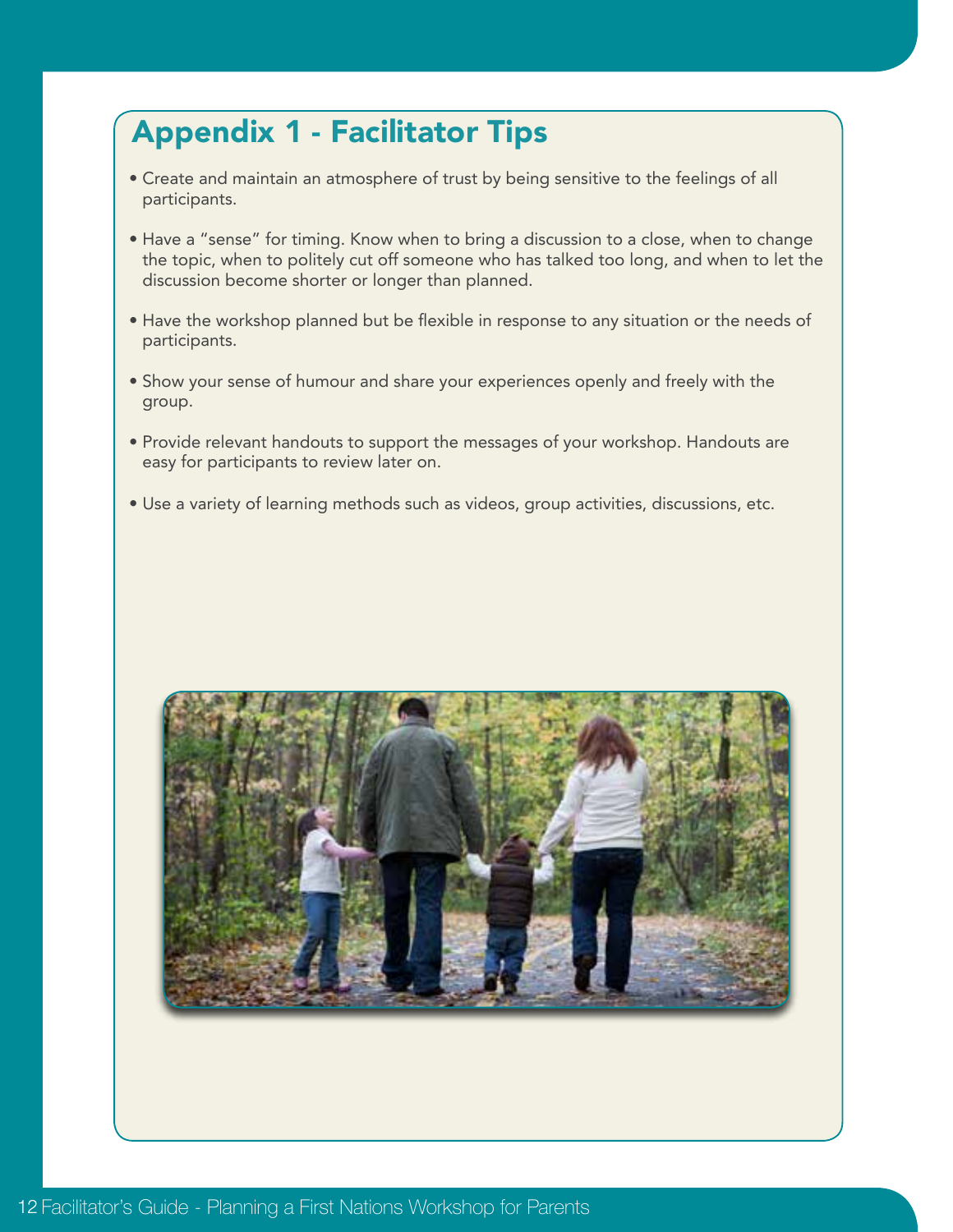### Appendix 2 - Workshop Planning Checklist *6-8 Weeks Before your Workshop:* **O** Develop goals and objectives for your workshop. **O** Prepare an event budget and list costs associated with your workshop. **O** Consider potential dates for workshop. Consult with other program staff to make sure that your workshop doesn't conflict with another event. Also avoid holidays and school P.D. days. **O** Confirm event date and time.  $\bullet$  If your organization is equipped for hosting events and workshops, see if there is a space available for the date of your event. If you don't have space within your organization, research potential locations in your community. Always consider accessibility, room style, and the estimated number of participants.

- **O** Select and book the space or location.
- **O** Identify and approach quest speakers (if applicable).
- **O** Develop promotional materials for the workshop. Remember to include all relevant information (date, time, location) for the workshop.
- **O** Prepare a form to list participants as they register.
- **O** Approach and confirm the attendance of the Elder.

#### *4-6 Weeks Before your Workshop:*

- **O** Secure a quest speaker, if needed.
- $\bullet$  Send the guest speaker a copy of the workshop description along with any other applicable information you feel they might need.
- **O** If you are planning to serve food, contact potential caterers for quotes.
- **O** Consider requirements such as audio visual equipment (speakers, microphone, projector screen, digital projector).
- **O** Select a location considering factors such as transportation, space, accessibility, etc.
- **O** Begin to draft an agenda.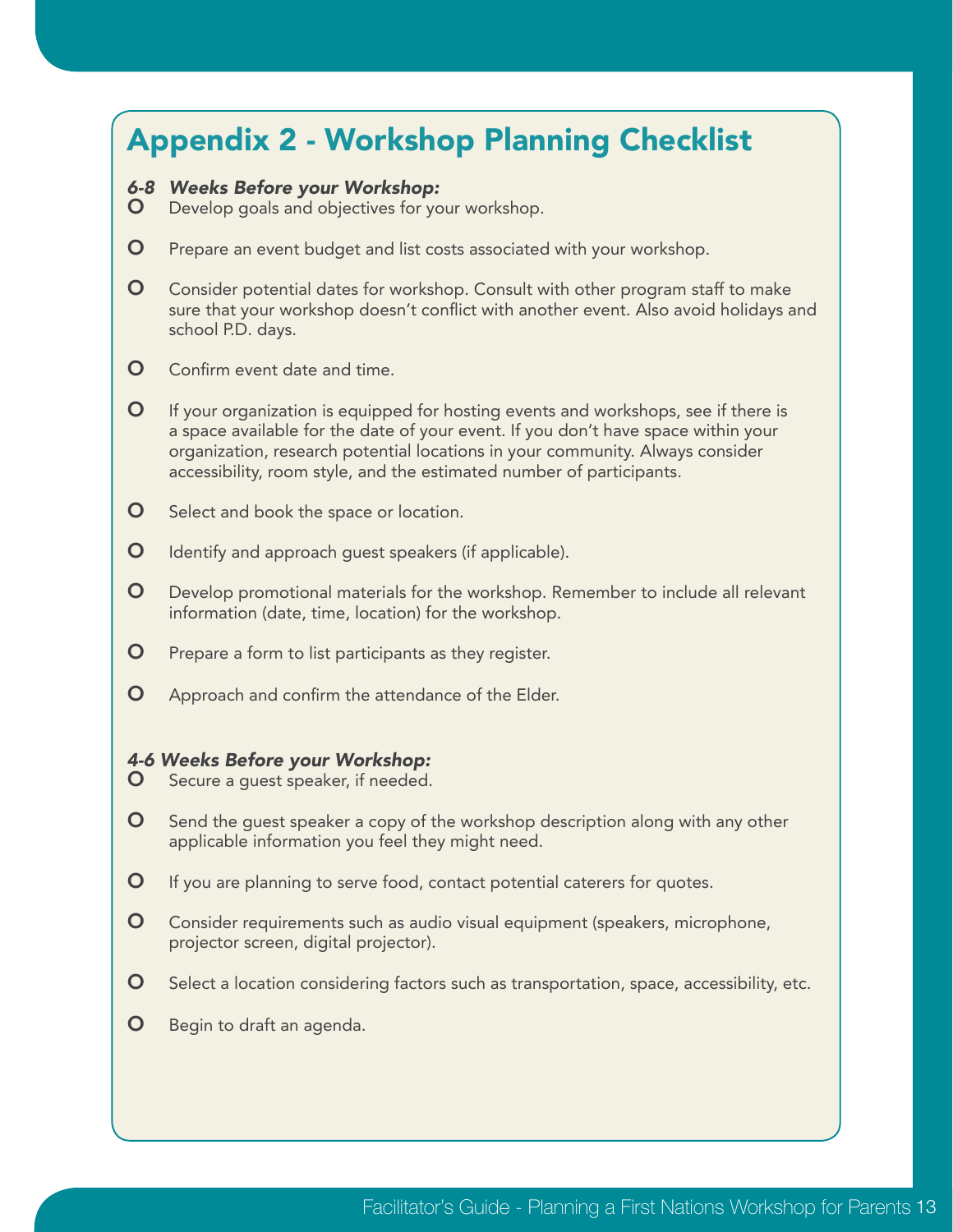#### *2-4 Weeks Before your Workshop:*

- O Finalize agenda.
- **O** Book audio visual (AV) equipment (if applicable).
- **O** Book caterer (if applicable).
- **O** Make travel arrangements for guest speakers (if required).
- **O** Make transportation arrangements for participants (if required).
- **O** Promote the workshop.
- **O** Add participants to your list as they register.

#### *1 Week Before your Workshop:*

- **O** If needed, do another promotion to increase the number of participants.
- **O** Confirm catering details.

#### *1-2 Days Before your Workshop:*

- **O** Review the agenda for your event.
- **O** Make sure you have all the things you need (handouts, flipchart, markers, etc.).
- **O** Take care of any last-minute food preparations.

## *Day of Your Workshop:*

Arrive early and make sure the room, equipment, food, and materials are ready.

#### *After Your Workshop:*

- **O** Review the evaluation forms. Think about things that went well and things that could be improved.
- $\bullet$  If required, prepare a report along with statistical data from participant evaluations, etc.
- **O** Send out thank you cards to the Elder and quest speaker.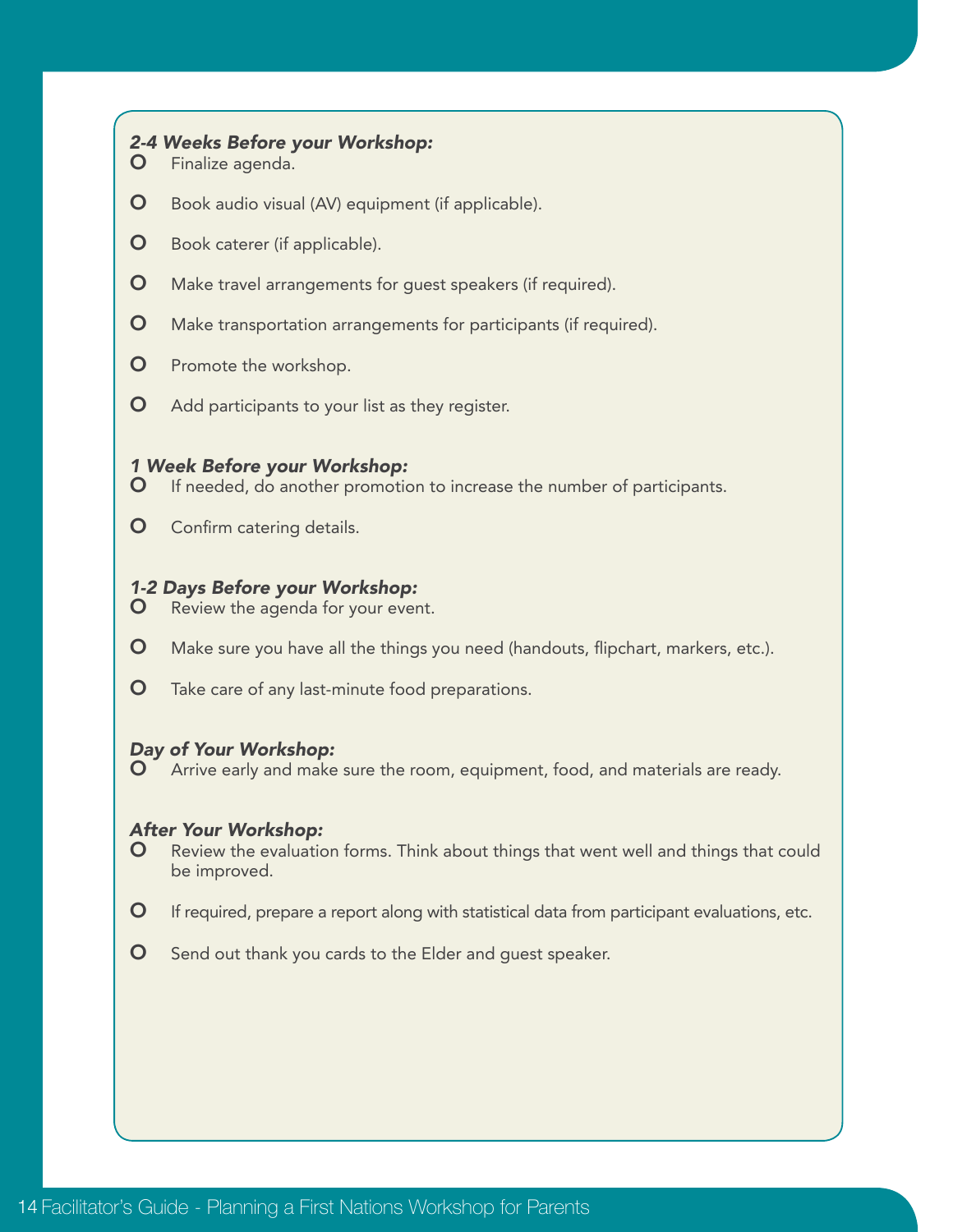# Appendix 3 - Sample Agenda

Agendas can be simple or detailed, based on your needs and the needs of the participants. Here is a sample agenda to get you started. This agenda is designed to guide the facilitator. A simplified version can be shared with participants.

| Sample Workshop Agenda on Parent Child Attachment |                                                                                                          |  |  |  |
|---------------------------------------------------|----------------------------------------------------------------------------------------------------------|--|--|--|
| <b>Topic</b>                                      | <b>Facilitator Notes</b>                                                                                 |  |  |  |
| Section 1 - The Welcome (9:30-10:30 am)           |                                                                                                          |  |  |  |
| <b>Opening and Prayer</b>                         | Elder to perform Opening                                                                                 |  |  |  |
| <b>Introductions</b>                              | Introduce participants                                                                                   |  |  |  |
| <b>Workshop Agenda</b>                            | Review workshop description, objectives and agenda                                                       |  |  |  |
| <b>Workshop Ground Rules</b>                      | Discuss workshop rules and expectations                                                                  |  |  |  |
| <b>Ice Breaker</b>                                | Use an ice breaker to help you learn about<br>participants and to help them get to know each other       |  |  |  |
| <b>Pre Workshop Questions</b>                     | Have participants complete the Pre Workshop<br>Questions                                                 |  |  |  |
|                                                   | Morning Break (10:30-10:45 am)                                                                           |  |  |  |
|                                                   | Section 2 - Attachment (10:45am-12 noon)                                                                 |  |  |  |
| <b>What is Attachment?</b>                        | Share the definition of attachment and facilitate the<br>group discussion activity                       |  |  |  |
| <b>Why Attachment Matters</b>                     | Discuss the link between responsiveness and<br>development of a strong attachment                        |  |  |  |
| <b>Benefits of Secure</b><br><b>Attachment</b>    | Provide information on the benefits of a secure<br>attachment                                            |  |  |  |
| <b>Attachment versus</b><br><b>Bonding</b>        | Discuss the differences and similarities between<br>attachment and bonding                               |  |  |  |
| <b>Developmental Stages</b>                       | Review changes in children's developmental<br>behaviours related to connections with their<br>caregivers |  |  |  |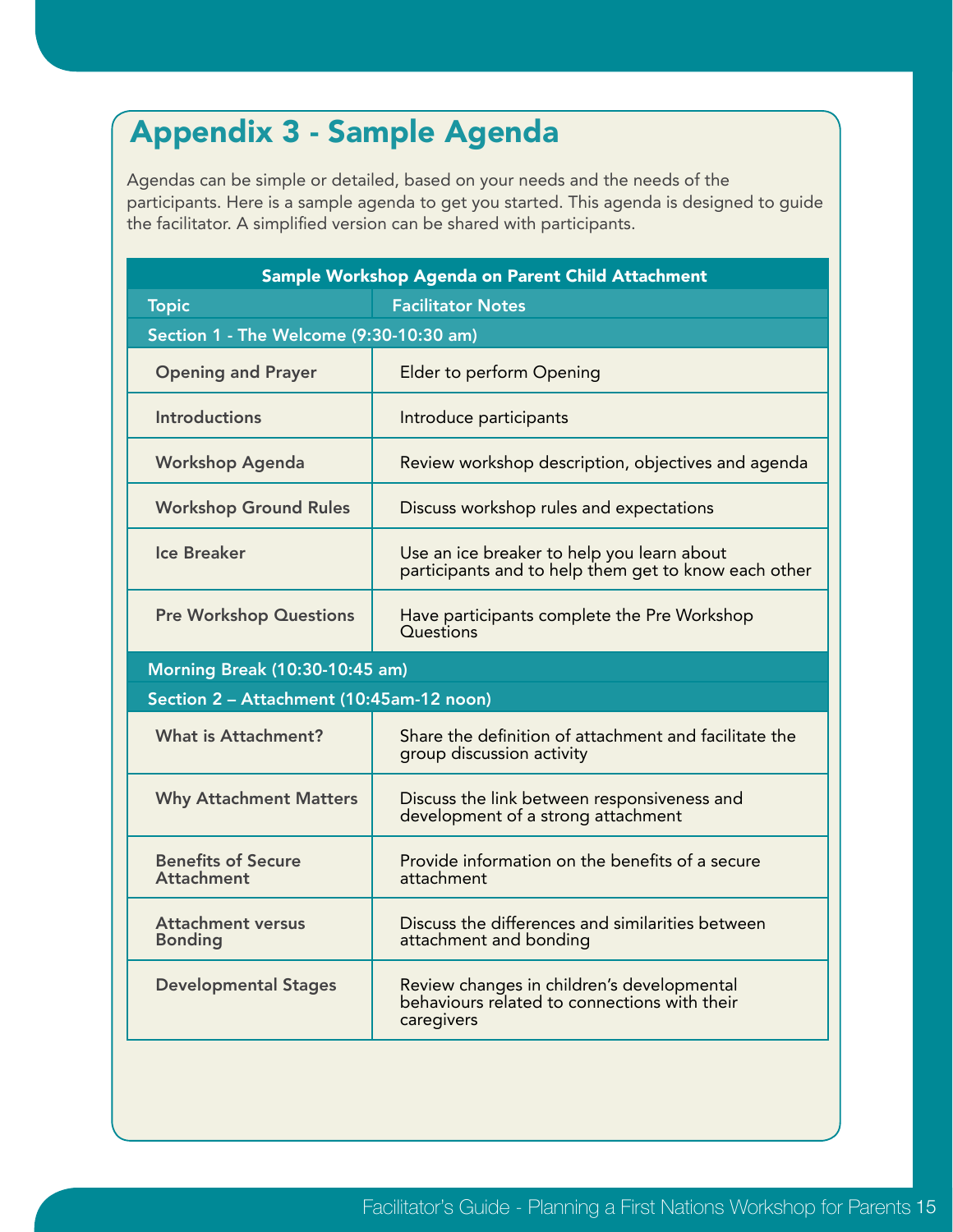| Lunch Break (12noon to 1 pm) |  |  |
|------------------------------|--|--|
|------------------------------|--|--|

| Section 3 - First Nation Knowledge and Experience (1:00-2:30 pm) |  |  |
|------------------------------------------------------------------|--|--|
|                                                                  |  |  |

| <b>Child-Parent Circle of</b><br><b>Attachment</b> | Discuss the traditional Medicine Wheel Teaching on<br><b>Child-Parent Attachment</b>                    |  |  |  |
|----------------------------------------------------|---------------------------------------------------------------------------------------------------------|--|--|--|
| <b>Kinship Attachment</b>                          | Discuss traditional First Nations kinship attachment                                                    |  |  |  |
| <b>Relationship Wheel</b>                          | Discuss the Medicine Wheel Teaching on Traditional<br><b>Relationships in First Nations Communities</b> |  |  |  |
| <b>Historical Trauma and</b><br><b>Attachment</b>  | Review historical factors that impact First Nations<br>parenting and attachment                         |  |  |  |
| <b>Adoption and Fostering</b>                      | Review information on First Nations adoption and<br>fostering                                           |  |  |  |
| <b>Traditional Attachment</b><br><b>Practices</b>  | Discuss traditional customs and practices to promote<br>attachment                                      |  |  |  |
| <b>Action Wheel Activity</b>                       | Facilitate the Action Wheel activity                                                                    |  |  |  |
| Afternoon Break (2:30-2:45 pm)                     |                                                                                                         |  |  |  |
| Section 4 - Wrapping Up (2:45-3:30 pm)             |                                                                                                         |  |  |  |
| <b>Reflections and Key</b><br><b>Messages</b>      | Review key messages and encourage participants to<br>share thoughts about the workshop                  |  |  |  |
| Post Workshop<br><b>Questions</b>                  | Ask participants to complete the Post Workshop<br>Questions and discuss responses                       |  |  |  |
|                                                    |                                                                                                         |  |  |  |
| <b>Participant Feedback</b>                        | Ask participants to complete the Participant<br>Feedback Form                                           |  |  |  |